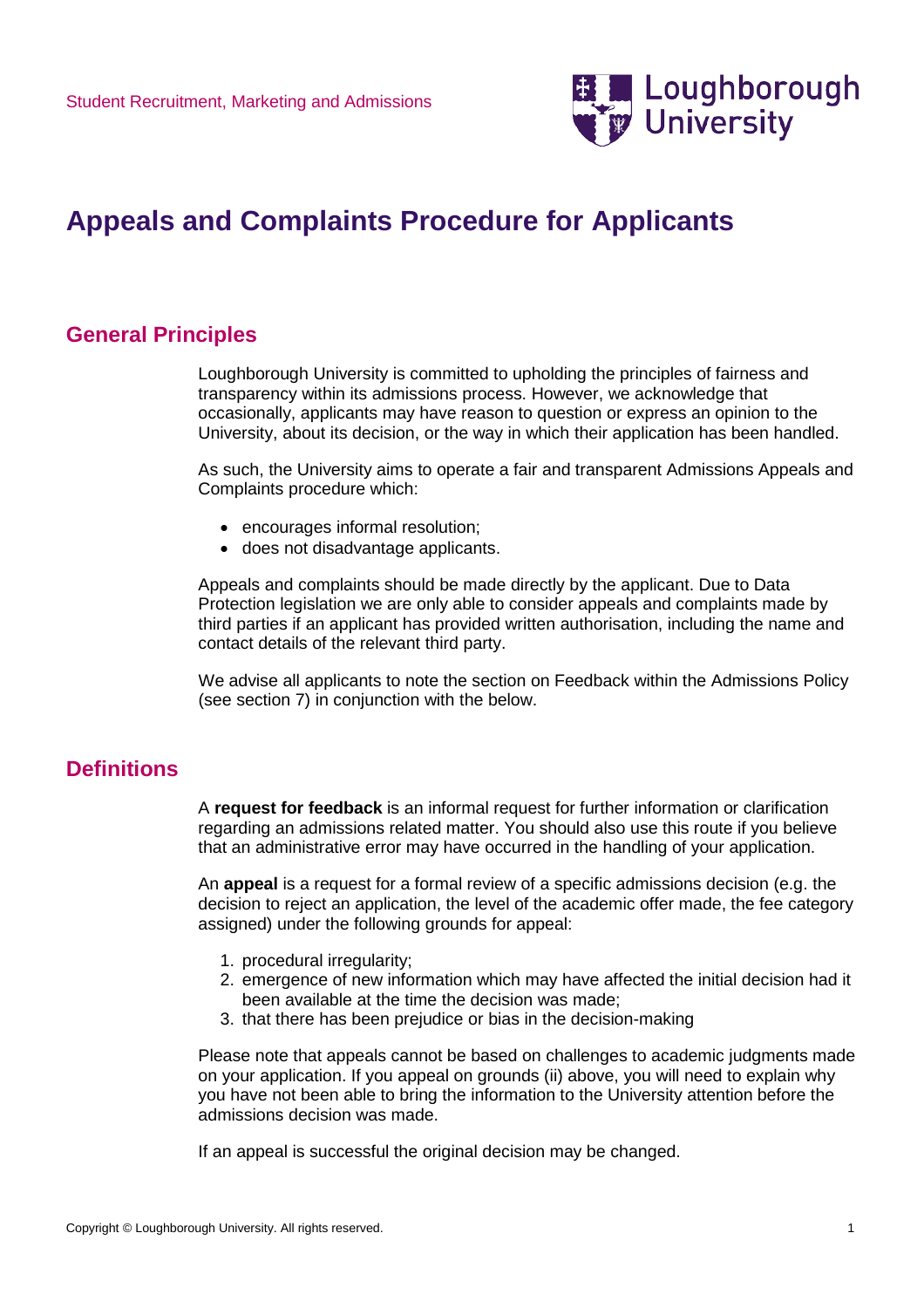A **complaint** is a statement of dissatisfaction concerning:

- the University's admissions procedures or policies which have been used to reach an admissions decision;
- the actions, lack of actions, or behaviour of a member of staff involved in the admissions decision.

A complaint cannot be considered if it solely constitutes a challenge to the academic criteria used to consider applications for a programme of study. If a complaint is successful, the University may offer an apology and/or a commitment to revise policy or procedures.

### **Procedure**

#### Stage 1

In the first instance, an informal request for feedback should be submitted via email to the relevant Admissions Office (Foundation, UG, PGT, PGCE or PGR), usually within **10 working days** of the original admissions decision, outlining the reason for the appeal or complaint (for email addresses, see Appendix 1).

The University will endeavour to provide a reply within **15 working days** either in writing or over the telephone.

#### Stage 2

If you are unhappy with the outcome of Stage 1, a formal Appeal or Complaint may be submitted using the Appeals and Complaints form (see Appendix 2). This should be sent via email within 10 working days of receiving Stage 1 feedback (for email address, see Appendix 1).

If the grounds for appeal fall within those defined above, the case for appeal will be evaluated by the relevant Admissions Manager, or appropriate nominee, who will review all relevant information relating to the case and may contact relevant parties for further information, including those involved in the initial decision and the applicant, before they reach a conclusion on the case.

A similar procedure will be followed for complaints, where the matters raised fit the criteria for an appeal against an admissions decision. The outcome of the appeal or complaint review will be communicated to the appellant in writing and reasons will be provided.

If an **appeal** is upheld, the action the University proposes to take to remedy the situation, which may include a change to the original admissions decision, will be outlined at the same time to the appellant.

If a **complaint** is upheld, the University's proposed action to resolve the complaint will also be outlined to the appellant when they are notified of the outcome.

The Admissions Manager will endeavour to respond to both appeals and complaints within **15 working days** of receipt. If, at this point, the case is unresolved, we will inform the applicant of the progress of their case.

If the appeal or complaint specifically regards the actions of the relevant Admissions Manager, the case will be reviewed by a colleague of appropriate seniority.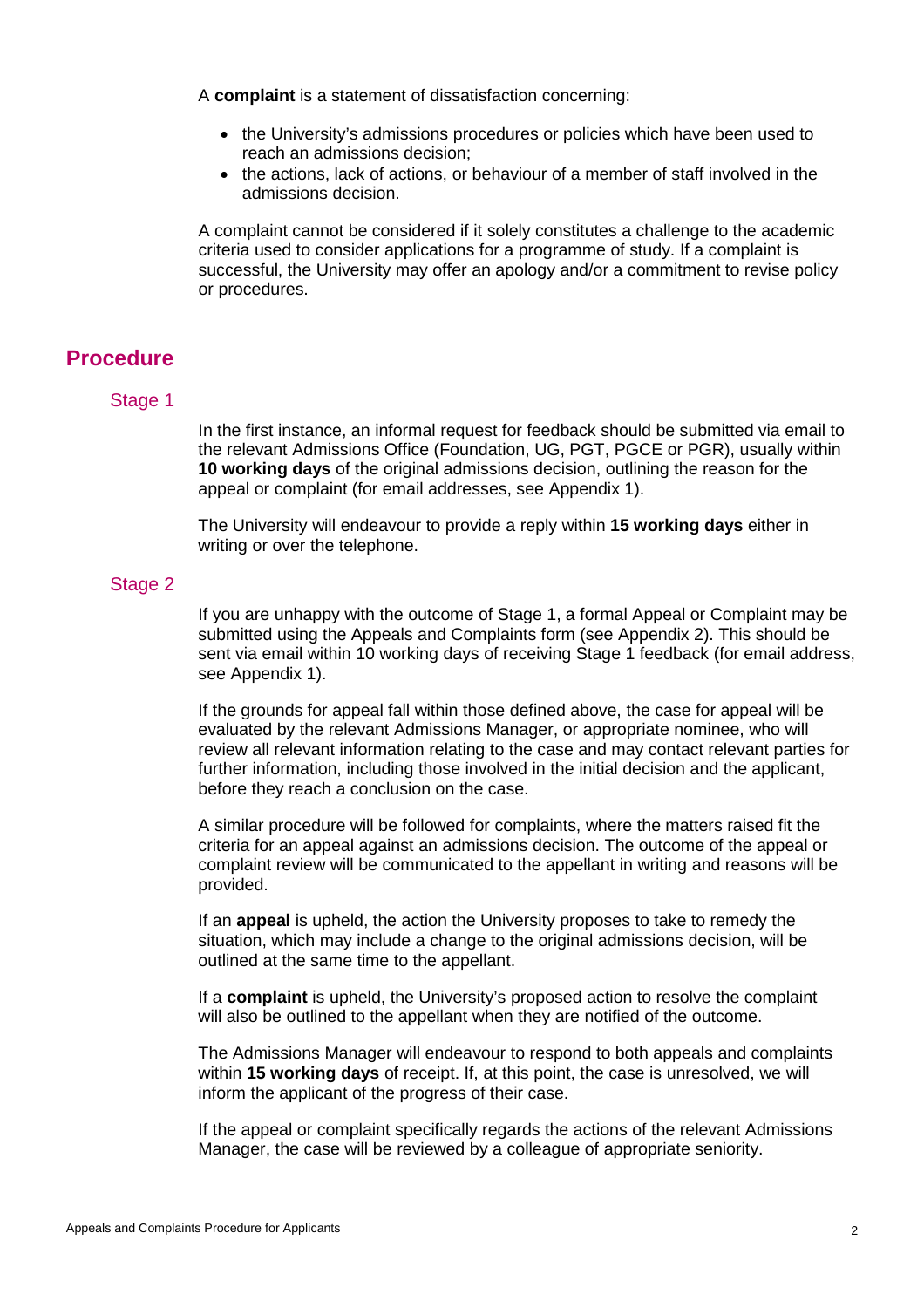### Stage 3

Following Stage 2, if you are still not satisfied with the outcome of your appeal or complaint, you may request that your case (as submitted to the Admissions Manager together with any response you have to the outcome) be formally reviewed by the University's Academic Registrar (a correspondence address will be provided if necessary following Stage 2).

Any such request must be made in writing within three months of receiving the Stage 2 response.

The request will be considered by the Academic Registrar who will review all previous documentation relating to the case and may seek additional information from the applicant and/or the other parties involved, and may take advice from other colleagues with relevant experience. Having investigated the issues raised, the Academic Registrar may decide:

- 1. to confirm the original decision made on the case by the Admissions Manager
- 2. to uphold the appeal or complaint and propose a resolution of the matter to the appellant
- 3. to refer the matter for consideration in line with another University procedure.

The University will aim to notify you of the Academic Registrar's decision within 20 working days of receipt. If this is not possible, you will be informed in writing of the progress being made to review your appeal or complaint.

The Academic Registrar's decision on an admissions appeal or complaint is final and there is no further procedure within the University for such cases to be reviewed.